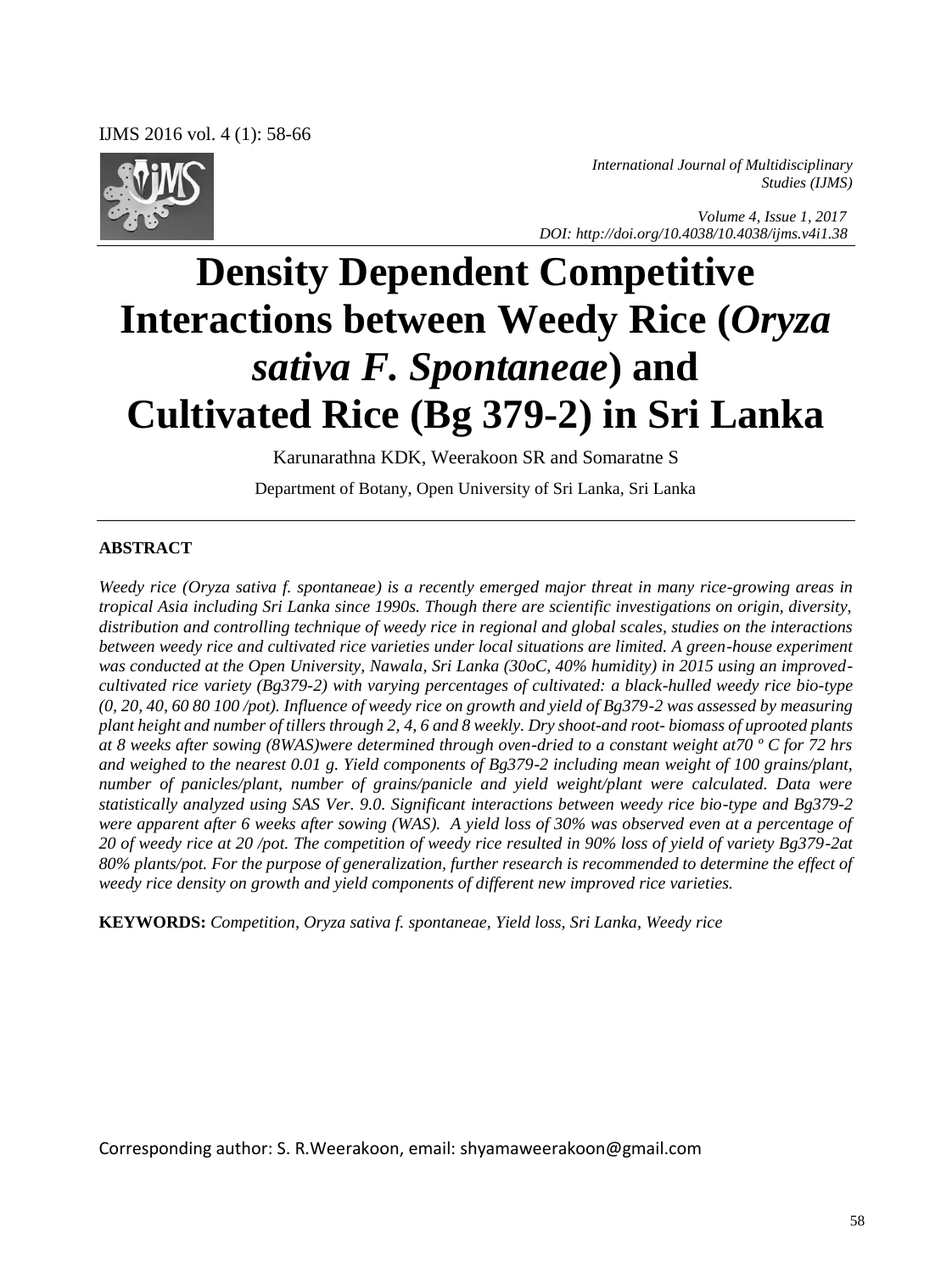# **1. INTRODUCTION**

Rice *(Oryza sativa* L.*)* is one of the major staple food crops cultivated throughout the world and is mainly important in Asia where approximately 90 % of world's rice is produced and consumed (Zeigler and Barclay, 2008). Improving the productivity of rice in terms of quality and quantity has become very important as it is necessary to feed nearly half of the world's population. Weedy rice (*Oryza sativa* L. f*. spontaneae*), botanically classified as the same species as cultivated rice of family Poaceae is a wild plant closely associated with cultivated rice and is widely distributed in rice growing areas all over the world (Ferrero *et al*., 1999; Mortimer *et al*., 2000).

Weedy rice is categorized as one of the noxious weeds infesting rice fields worldwide (Gealy *et al*., 2002; Delouche *et al*., 2007). It is annually grown and self-pollinating plant that is conspecific to cultivated rice and is capable of spreading rapidly through long-distance when mixed with weedy rice seeds (He *et al*., 2014). Weedy rice appears to possess a wide variation in morphological characters which has led to much speculation about the origin of these weeds.

It has become a major threat in many rice growing areas. It is widely distributed in rice growing areas in the world, in particular, in South and South-East Asia, South and North America, and Southern Europe (Mortimer *et al*., 2000; Noldin, 2000; Chauhan and Johnson, 2010a; Chauhan, 2012a) and hassled to high production costs as well as considerable yield reduction (Azmi and Karim, 2008). In general, weedy rice diminishes farmers' income both quantitatively and qualitatively (Mortimer *et al*., 2000). At present, weedy rice has reached to a higher level of competitive ability to threaten the sustainability of rice cultivation especially in Asian countries.

The flower morphology and brief period of pollen viability of cultivated rice is an adaptation to being a predominantly self-pollinating crop. The wild rice, on the other hand, differ from cultivated rice by having a greater ability for outcrossing having longer styles, stigmas, filaments and anthers, and pollen viability as twice as cultivated rice (Oka, 1988). Five wild rice species recorded in Sri Lanka, namely *O.nivara, O.rufipogon, O.echingeri, O.grnulate and O. rhizomatis* have been reported as weedy forms in cultivated rice fields (Siwakoti and Tiwari, 2007). Although systematically the weedy rice classified under the same species as cultivated rice, weedy rice is strongly characterized by very high seed shattering property and seed dormancy, which apparently enhance the distribution and continuous enrichment of soil seed bank with seeds (Baltazar and Janiya, 2000).

# **2. BACKGROUND/ LITERATURE SURVEY**

In Sri Lanka, weedy rice (WR) has become a major problem since late 1990 affecting growth and yield of cultivated rice reaching to 30-40% yield loss (about 1,600-2,000 kg/ha) despite farmers investing 5000-8000 LKR/ha for herbicides (Marambe and Amarasinghe, 2000; Abeysekera *et al*., 2010). The growth and competitive ability of weedy rice vary considerably among populations due to differences in plant height, leaf area or biomass (Chauhan and Johnson, 2010a). According to Smith (1988), at the density of one to three plants per square meter of WR is the threshold infestation level that is required to prevent yield losses in rice, whereas the corresponding density for barnyard grass (*E. crusgalli*) is estimated at 5-10 plants/ $m^2$ .

As labor and or water costs rises in many Asian countries, transplanting of rice seedlings, the well adapted crop establishment method, has being replaced by direct seeding (DS) where the emergence of weedy rice assumed to have initiated (Pandey and Velasco, 2005). Direct seeded rice ecosystems provide environments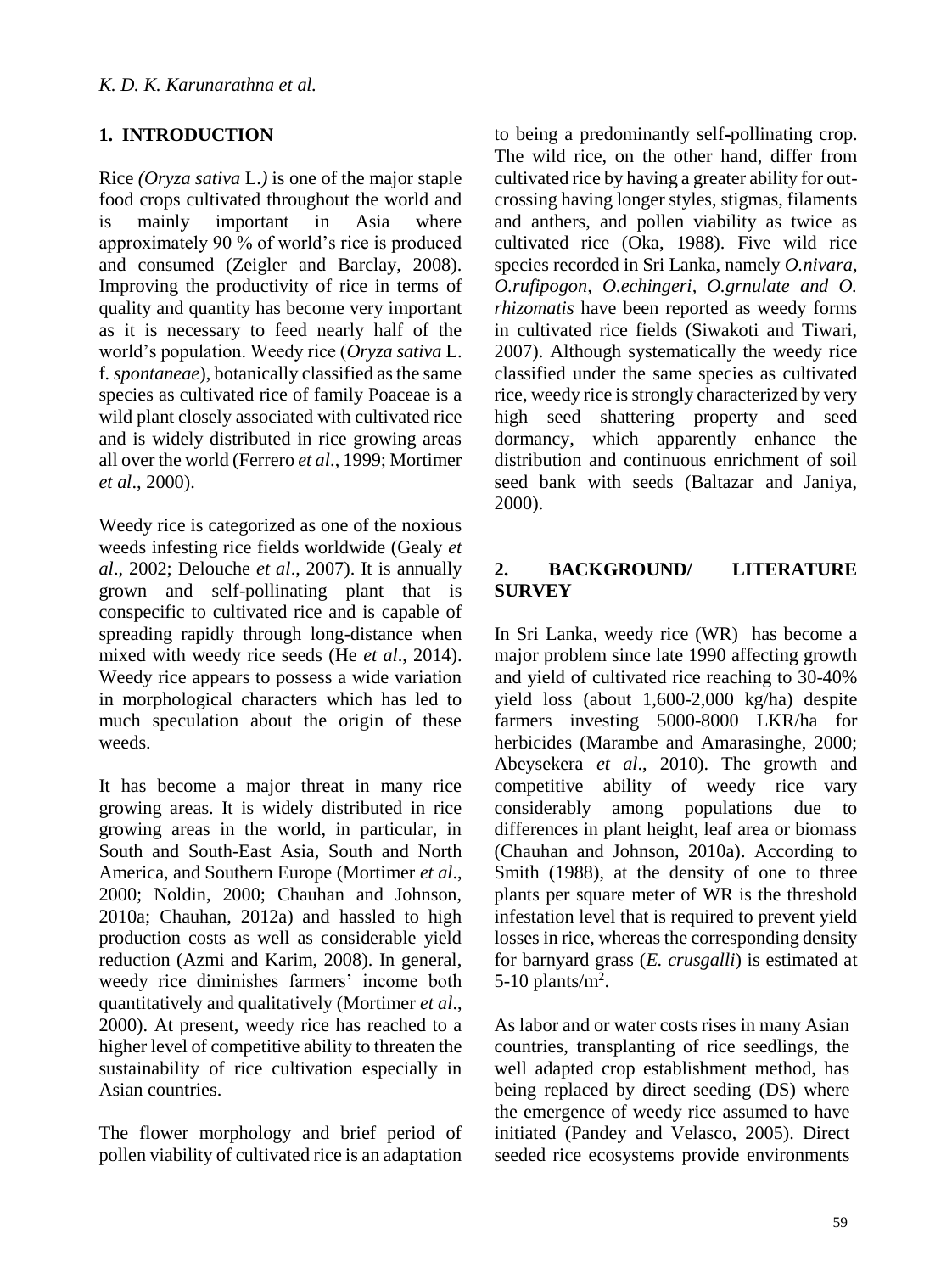conducive for the emergence and propagation of weedy rice as compared to transplanted rice having standing water that suppress the emergence of weedy rice at the early stages of the crop (Chauhan and Johnson, 2010b). Furthermore, selective herbicides to control weedy rice are yet to be identified. Thus, managing weedy rice is a challenging problem for farmers because of its morphological and physiological similarities to cultivated rice

Weedy rice can cause severe yield losses to cultivated rice in relation to the density, type of weedy plants and cultivated varieties (Fischer and Ramirez, 1993; Eleftherohorinos *et al.,*  2002). In Malaysia weedy rice caused rice yield loss of 60% to 80% under moderate (15-20 weedy rice panicles/ $m^2$ ) to high (21-30 panicles/m<sup>2</sup> ) infestations (Azmi and Karim, 2008). In Malaysia, red rice was first detected in rice fields in 1988 (Wahab and Suhaimi, 1991), and economic loss in the area was high (Azmi and Karim, 2008). A similar loss in cultivated rice due to a weedy rice variant infestation has been reported in India (Abraham and Jose, 2014). Short varieties are usually more susceptible to weedy rice competition than tall ones (Kwon *et al.,* 1991a). Some studies have been conducted to assess the effects of different weed densities. Abud (1989) reported that density of 11 weedy rice plants m-<sup>2</sup> led to considerable yield loss of 43%.

Although a number of scientific investigations on weedy rice origin, diversity, distribution and technique for control are available, researches pertaining to interactions of weedy rice with new improved rice varieties under local conditions are inadequate. In spite of the importance of weedy rice as a noxious weed, there is an insufficiency of information available in Asia on the magnitude of the effect of yield and other growth parameters of cultivated rice due to weedy rice.

An expansion in the area under direct-seeded rice systems in the near future in Asia is expected due to labor and water deficiency

(Chauhan, 2012b). In these systems, weedy rice infestation will increase because of the absence of the suppressive effect of standing water during crop emergence. Therefore, it is important to study the effect of the degree of weedy rice infestation on the growth and yield of cultivated rice. The proper understanding of the density dependent competitive interaction between cultivated and weedy rice is essential in providing baseline information for farmerawareness programs and strengthening farmer capabilities of weedy rice management in rice fields in particular, for the preparation of guidance and justification of the costs of weedy rice prevention and control measures. The present study was carried out with the objective to quantify the competitive performance between weedy rice and anew improved rice variety as a function of rice yield and selected growth parameters.

# **3. MATERIALS AND METHODS**

Experiments were conducted at the Open University, Nawala, Sri Lanka in 2015. The improved-cultivated rice variety Bg379-2 and black-hulled weedy rice (WR) bio-type collected from Ampara District in Southern Province of Sri Lanka served as experimental material. The soils were collected from the rice fields where weedy rice bio-type was collected. Collected soils were passed through a 2 mm sieve and placed in cement pots of 30 x 30 x 30 cm. There were no holes in the pots. The weedy rice and cultivated rice (cv. Bg379-2 and - a commonly grown variety in Ampara District and black hulled WR bio-type) were grown in a replacement series design at proportions (cultivated rice : weedy rice) (%) of 0:100, 20:80, 40:60, 60:40, 80:20 and 100:0 with nine plants in a pot. The experiment included a total of six treatments and each treatment was represented by five replicates (five pots) of nine plants which were arranged in a random complete design. Thus, the total number of replicates included in the trial was 270. The population was grown in 100% proportion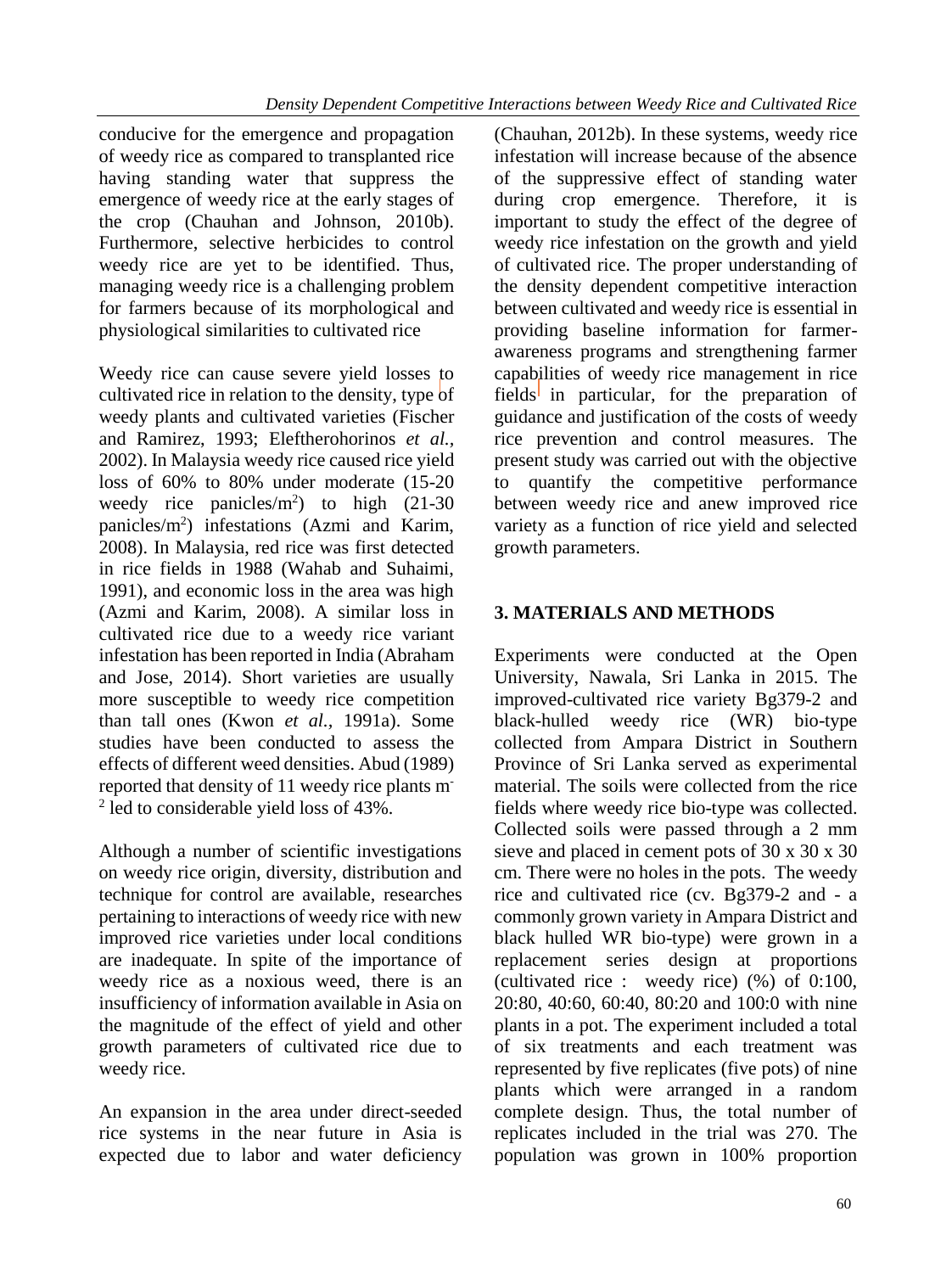considered as no competition and the rest represent the different degrees of competitions. Planting of WR bio types and cultivated rice plants in a pot is shown in Figure 1.



**Figure 1.** A pot representing the placement of weedy rice plants and Bg379-2 rice plants  $(R -$ Bg379-2, WR – Weedy rice bio-type)

The plants were fertilized with urea at a rate of 100 kg/ha at 14, 28, and 60 days after sowing and pots were maintained at field capacity by irrigating regularly. After crop emergence, 2 cm depth of water was maintained until crop maturity. Insect or disease problems were not observed during the experimental period and, therefore no control measures were undertaken.

The influence of weedy rice plants on growth and development of Bg379-2 was assessed through 2, 4, 6 and 8 weekly measurements of important agro-morphological characters, plant height and number of tillers. The dry shoot- and root- biomass were determined through oven drying at 70  $\degree$ C for 72h of uprooted randomly selected plants at 8 weeks after sawing (WAS). At harvesting stage, the yield components of both Bg379-2 and WR bio-type, including 100 grain weight/plant, number of panicles/plant, number of grains/panicle and yield weight/plant were estimated (data were not given for WR biotype). Collected data were statistically analyzed using SAS Ver. 9.0, (2002). One way analysis of variance (ANOVA) carried out comparing the treatment means were compared using of least significant difference (LSD) at  $p = 0.05$ .

#### **4. RESULTS AND DISCUSSION**

The effect of weedy rice density on Bg379-2 was evidenced by the significant differences observed in plant height and tiller number from 6 WAS onwards (Table 1). Comparatively, there was a considerable decrease in plant height at 8 WAS (from 81.9cm in the control to 64.9cm at the highest weedy rice density: 80% of weedy rice plant/pot) and number of tillers/plant (from 35 in the control to 22.1 at the highest weedy rice percentage; 80% weedy rice plant/pot). Even at the lowest weedy rice density tested (20% of weedy rice plants/ pot), the effect is apparent in both parameters.

**Table 1.** Plant height of Bg379-2 grown under different densities of weedy rice at different weeks after sowing (WAS). Means (+ SE) within a column followed by the same letter(s) are not significantly different at  $p \leq 0.05$ .

|                                       | Plant Height (cm)                                         |        |        |                |  |  |
|---------------------------------------|-----------------------------------------------------------|--------|--------|----------------|--|--|
| Weedy rice:<br>cultivated<br>rice (%) | 2WAS                                                      | 4WAS   | 6WAS   | 8WAS           |  |  |
| 0                                     | $27.0(0.31)$ c 46.4 (0.12) a 68.7 (0.32) a                |        |        | 81.9 (0.23) a  |  |  |
| 20                                    | 28.4 (0.15) a 45.8 (0.21) ab 65.1 (0.29) b 77.1 (0.25) b  |        |        |                |  |  |
| 40                                    | 28.0 (0.47) ab 45.1 (0.21) c 63.9 (0.31) c                |        |        | $76.8(0.23)$ b |  |  |
| 60                                    | 27.4 (0.15) bc41.2 (0.12) d 58.6 (0.15) d 70.9 (0.29) c   |        |        |                |  |  |
| 80                                    | $27.3(0.15)$ c 45.5 (0.26) bc 56.8 (0.31) e 64.9 (0.40) d |        |        |                |  |  |
| Critical<br>value                     | 0.7169                                                    | 0.9841 | 0.7648 | 0.7342         |  |  |

In the present study, the varying densities of weedy rice indicated a considerable reduction in growth parameters and yield components of improved-cultivated rice variety Bg379-2 under the green-house conditions. The plant height and number of tillers of rice plants seem to be less affected at 40% and80% of WAS at different percentages of weedy rice/pot. However, the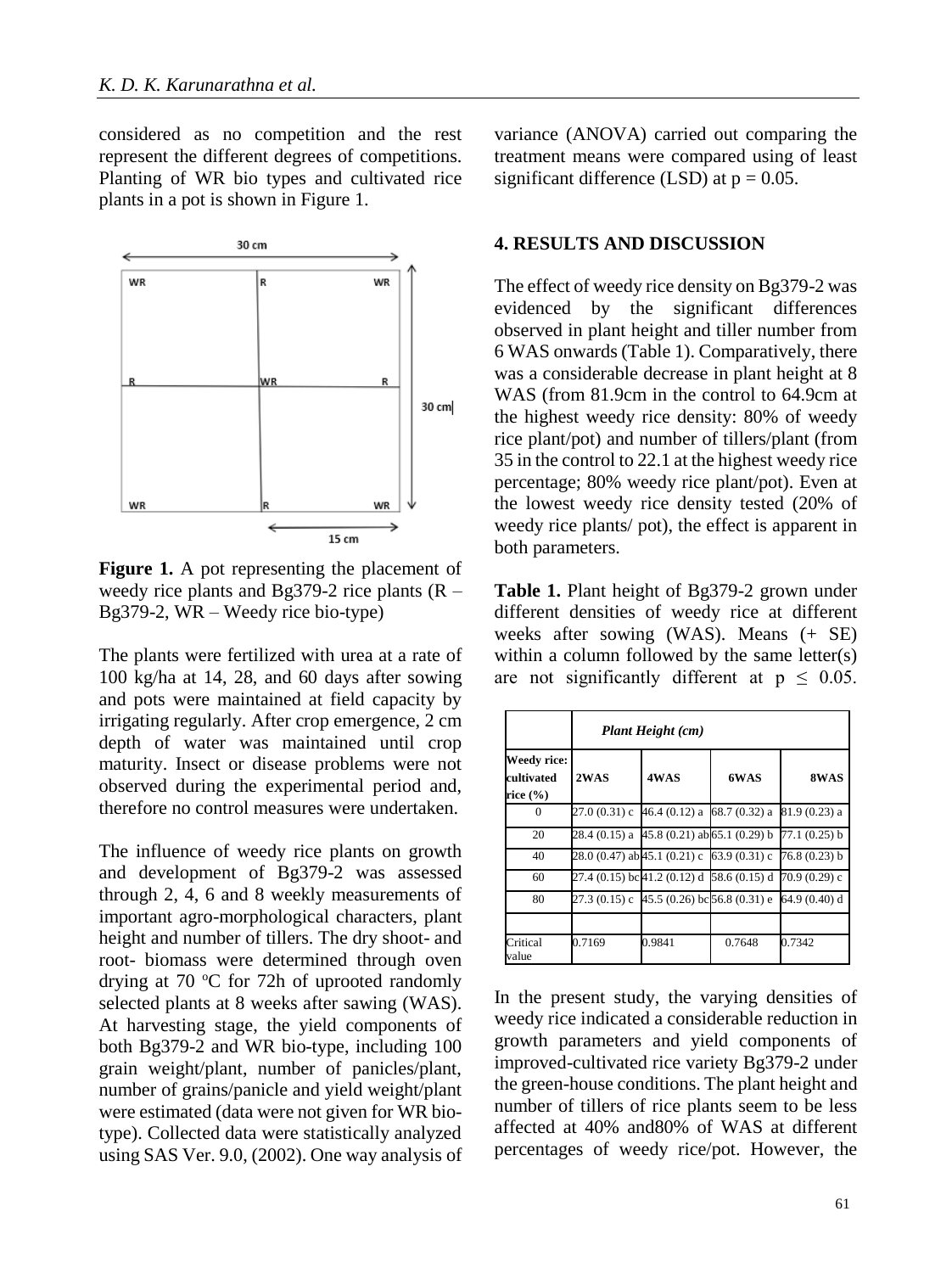effect of varying percentages of weedy rice on root and shoot biomass indicated decreasing trends for Bg379-2. This finding agreed with Chauhan (2013) who suggested that the decreasing trends are due to the shading effect of weedy rice, and observed that different sunlight regimes and shoot biomass (stem and leaf biomass) of cultivated rice declined by 57% and 72% when grown in 50% and 75% of shade, respectively. On this basis, it could be suggested that the decrease of dry matter accumulation in cultivated rice variety Bg379-2 is attributed to competition of

weedy rice over cultivated rice for capturing the light, nutrient and even carbon dioxide.

The effect of weedy rice percentage on Bg379-2 was obvious on root biomass (65% reduction) than shoot biomass (60% reduction) at 8WAS under the density of 80% of weedy rice plant/pot (Table 2, Figure 2).

**Table 2.** Root and shoot biomass of Bg 379-2 grown under different densities of weedy rice at 8WAS. Means (+ SE) followed by the same letter(s) in a column are not significantly different at  $p \leq 0.05$ 

| <b>Weedy rice:</b><br>cultivated rice<br>$($ %) | <b>Root biomass</b><br>$(g/\text{plant})$ | <b>Shoot biomass</b><br>$(g/\text{plant})$ |
|-------------------------------------------------|-------------------------------------------|--------------------------------------------|
|                                                 | 57.81 (0.01)a                             | 97.28 (0.04)a                              |
| 20                                              | 43.41 (0.03)b                             | 67.84(0.01)ab                              |
| 40                                              | 37.96 (0.05)c                             | 66.38 (0.02)ab                             |
| 60                                              | 35.09 (0.03)d                             | 51.96 (0.05)b                              |
| 80                                              | 27.2 (0.02e                               | 50.97 (0.04)b                              |
| Critical value                                  | 8.8074                                    | 323.66                                     |

The effect of density of weedy rice plants on Bg379-2 on the root biomass at 8WAS even under the density of one weedy rice plant/pot suggests that weedy rice roots may exert considerable competitive effect over the improved rice variety and interfere with the nutrient uptake. This finding is further supported by results of detailed comparative study with other weed species as well as with other

improved rice varieties carried out by Naderi and Bijanzadeh (2012**).**

The overall effect of different weedy rice densities on Bg379-2 was more apparent in the relationships observed for yield components; 100 grain weight/plant (Figure 3. A), grains/panicle (Figure 3. B), panicle density (panicles/plant) (Figure 3. C) and yield (Figure 3. D) (Table 3). Even under lower values of WR densities (20% of weedy rice plants/pot), there were substantial difference in 100 grain weight (ranged from  $61.06$  g/plant to  $87.55$  g/plant), grains/panicle (ranged from 33.0 to 42.0), panicle density (from 20% of weedy rice/plant to 80 of weedy rice/plant) and yield reducing from 47.76 g/plant to  $68.01$  g/plant. These results indicated that there was a substantial effect of the presence of weedy rice plants on panicle formation and grain filling of the improved rice cultivar, Bg379-2.

The relationship observed between the weedy rice density and the yield of Bg379-2 showed a yield loss of 90% (calculated from data available in Table 3) at weedy rice density of 80% of weedy rice plants/pot. Comparatively higher (90%) yield loss of the cultivated rice even at the weedy rice density at 20% of weedy rice plants/pot could be attributed to the presence of weedy rice (Figure 3 D).

As present study revealed, the yield loss of the cultivated rice due to the presence of weedy rice is comparatively higher even at weedy rice density at 20% of weedy rice plants/pot. Similarly, Abud (1989) has made observations with 1 weedy rice plants/pot and observed a yield loss of about 43%. These evidence suggest farmers to take controlling measures even at the lowest weedy rice density. However, it is proposed to extend this study to other popular improved-cultivated rice varieties to facilitate the understanding of the differential interactions of weedy rice and cultivated rice and to define action thresholds for weedy rice. A study with two weedy rice variants (WR1 and WR2) revealed that, WR1 reduced the grain yield of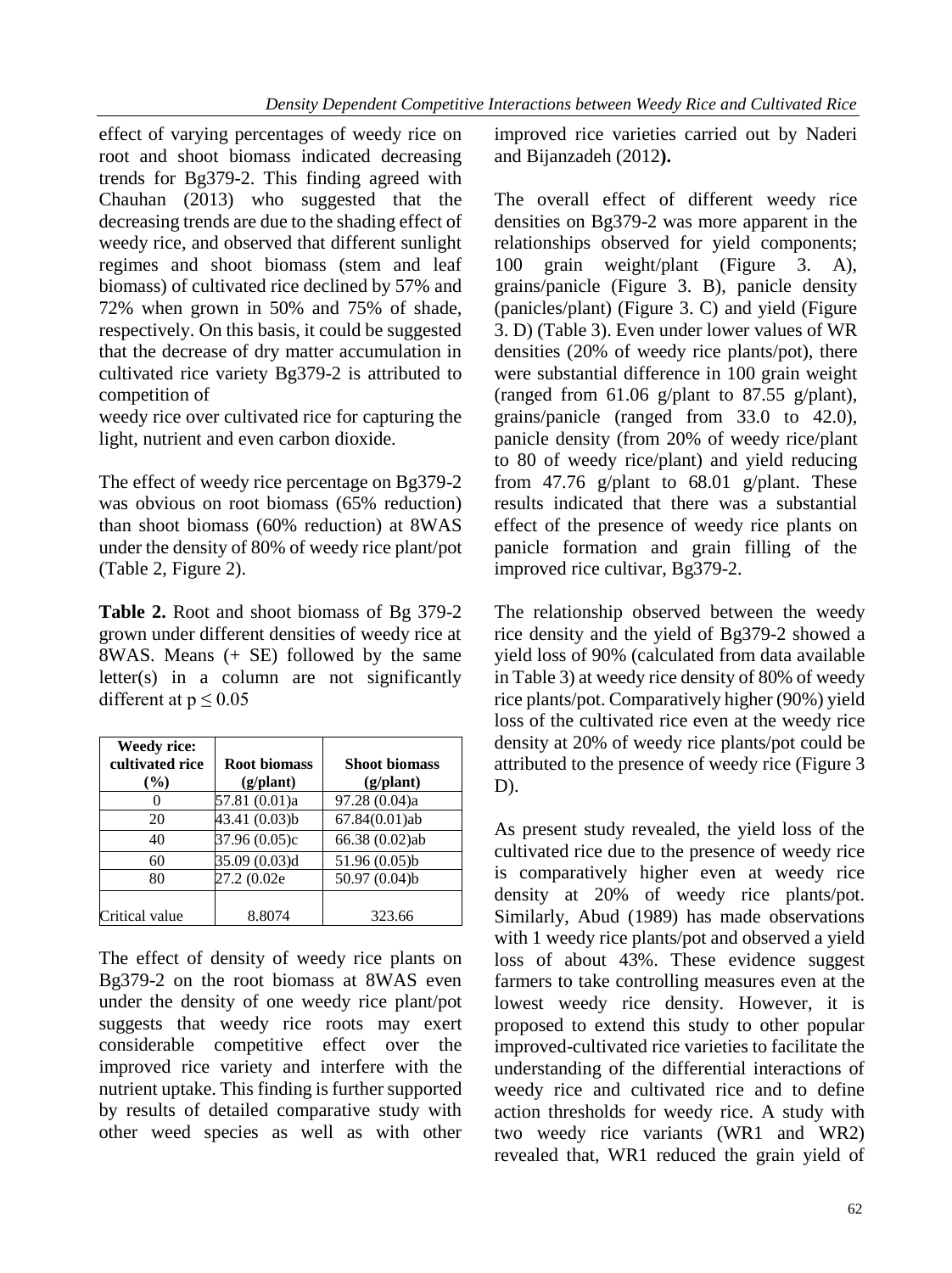cultivated rice by 30% and 47% at densities of 20% and 80% of weedy rice plants/pot respectively. The values for WR2 were 66% and 81%, respectively (Chauhan, 2013). Weedy rice, with its deep root system and height found to interfere with the nutrition and light availability to the new improved rice. In addition, weedy rice, as a newly invading plant to the rice soils may have developed tolerance and adaptability to limited resources for survival and to compete with other plants.



**Figure 2.** Relationship between the weedy rice: cultivated rice ratio. A. Root biomass and B. Shoot biomass.



**Figure 3.** Relationship between the weedy rice: cultivated rice ratio and yield components. A. 100 grain weight/plant (g/plant), B. Number of grains/panicle,

C. Number of panicles/plant, and D. yield (g/plant) of improved-cultivated rice variety, Bg379-2.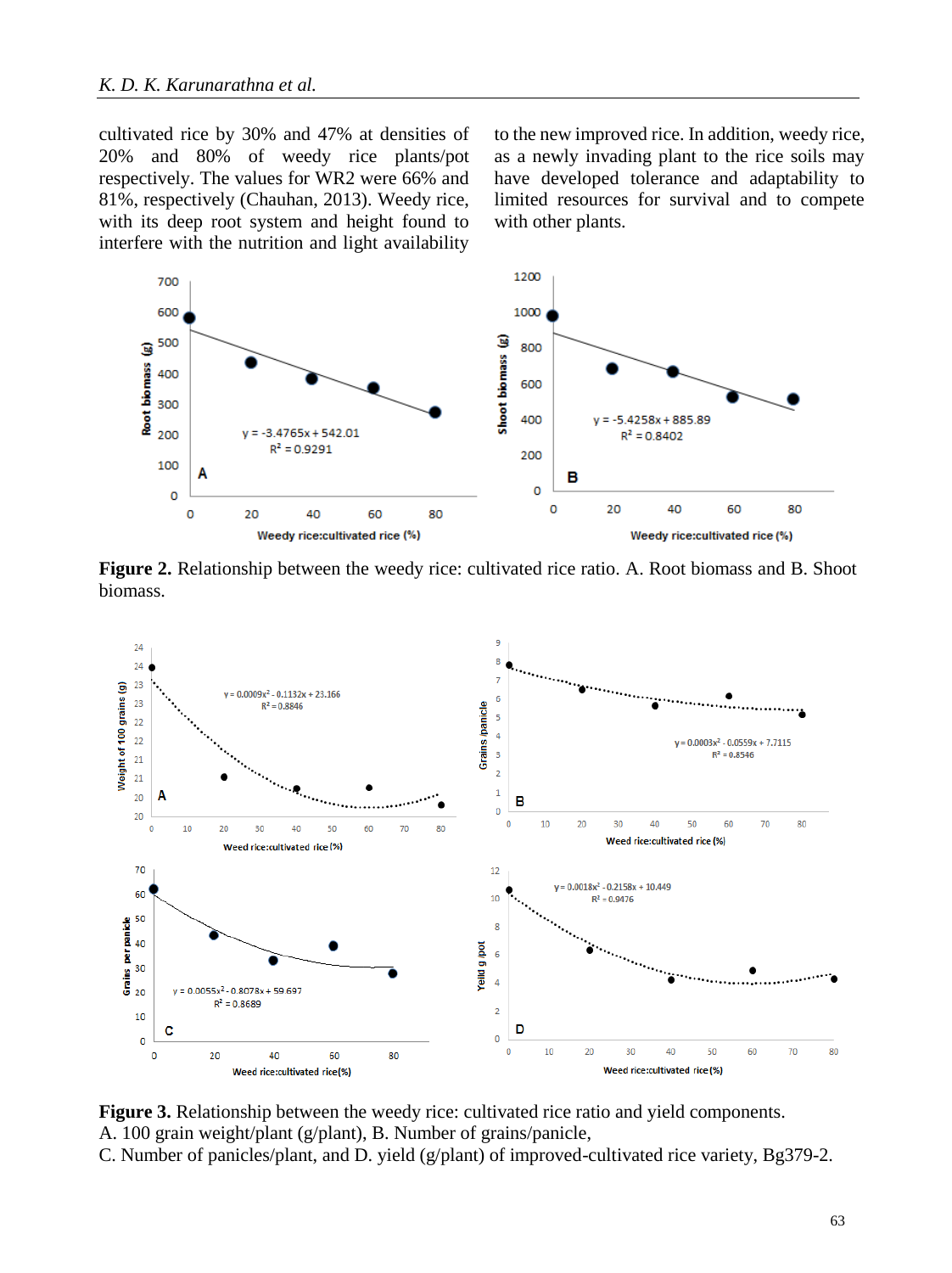| $v \cdot v \cdot$                                                        |                    |                 |                             |                 |
|--------------------------------------------------------------------------|--------------------|-----------------|-----------------------------|-----------------|
| Weedy rice: cultivated 100 grain weight   Grains/panicle<br>rice $(\% )$ | $(g/\text{plant})$ |                 | Number of<br>panicles/plant | Yield (g/plant) |
|                                                                          | 87.55(0.01)a       | 42.0(0.01)a     | 10.0(0.01)a                 | 68.01(0.01)a    |
| 20                                                                       | 61.06(0.00)b       | $33.0(0.02)$ ab | 9.0(0.02)b                  | $47.76(0.01)$ b |
| 40                                                                       | 29.87(0.01)c       | $32.0(0.02)$ ab | 6.0(0.02)d                  | 21.04(0.02)e    |
| 60                                                                       | 15.59(0.02)d       | $28.0(0.03)$ b  | 8.0(0.03)c                  | 18.52(0.03)d    |
| 80                                                                       | 6.97(0.01)e        | 27.0(0.05)b     | 5.0(0.00)e                  | 6.27(0.05)c     |

Critical value 0.51 1.71 1.46 17.33

**Table 3.** Yield components of Bg379-2 grown under different densities of weedy rice. Means (+ SE) within a column followed by the same letter(s) are not significantly different at  $p =$ 0.05

Several studies have shown that competition effects of rice and weedy rice are also closely related to the duration of interaction (Kwon *et al*., (1991b). Combining the effects of weedy rice density and duration of competition, Fischer and Ramirez (1993) observed a 50% yield reduction at 24 weedy rice plants/ $m<sup>2</sup>$  competed with the crop during the first 40 days after emergence. With the same initial density, the yield loss reached 75% in the case of season-long competition. In a green-house experiment, significant effects on rice plant growth were reported only at the competition longer than 70 days, starting from the emergence (Estorninos *et al*., 2000; Estorninos *et al*., 2005). In studies of competition using cultivar Mars, inter-varietal competition resulted as being important than intra- varietal competition, with the weedy rice acting as the dominant competitor (Pantone and Baker, 1991). Considering the yield components, the effect of plant density seems to be significant on the number of rice panicles/plant and florets/panicle, while the percent of filled florets and the grain weight do not seem to be influenced by this parameter (Pantone *et al*. 1992). Eleftherohorinos *et al*., (2002) have observed that interference between rice and weedy rice commenced three weeks after rice emergence, but was not affected by an increase of the nitrogen rate from 100 to 150 kg/ha. According to their study a density at 40 weedy rice plants/ $m<sup>2</sup>$ resulted in a reduction of 46% and 58% in Ariete and Thaibonnet rice varieties, respectively.

# **5. CONCLUSIONS/ FUTURE WORK**

The findings of the present study led to conclude that infestation of weedy rice even at low density of 1 weedy rice plant/pot affect the growth of the new improved rice variety, Bg379-2 leading to a considerable loss in yield (30%). However, further research is needed to determine the impact of crop management on the competitiveness of weedy rice under field conditions representing different climatic conditions.

# **ACKNOWLEDGEMENTS**

Authors wish to acknowledge the Research Grant provided by the Faculty of Natural Sciences at the Open University of Sri Lanka.

# **REFERENCES**

ABEYSEKERA ASK, HERATH HMS, WICKREME UB & JOHNSON DE. Improving crop establishment and reducing loss from weeds in direct-seeded rice in Sri Lanka. Research to Impact:Case studies for Natural Resources Management for Irrigated rice in Asia. 2010; 151-166. IRRI, LosBanos, The Philippines.

ABRAHAM CT & JOSE N. Weedy rice invasion in rice fields of India and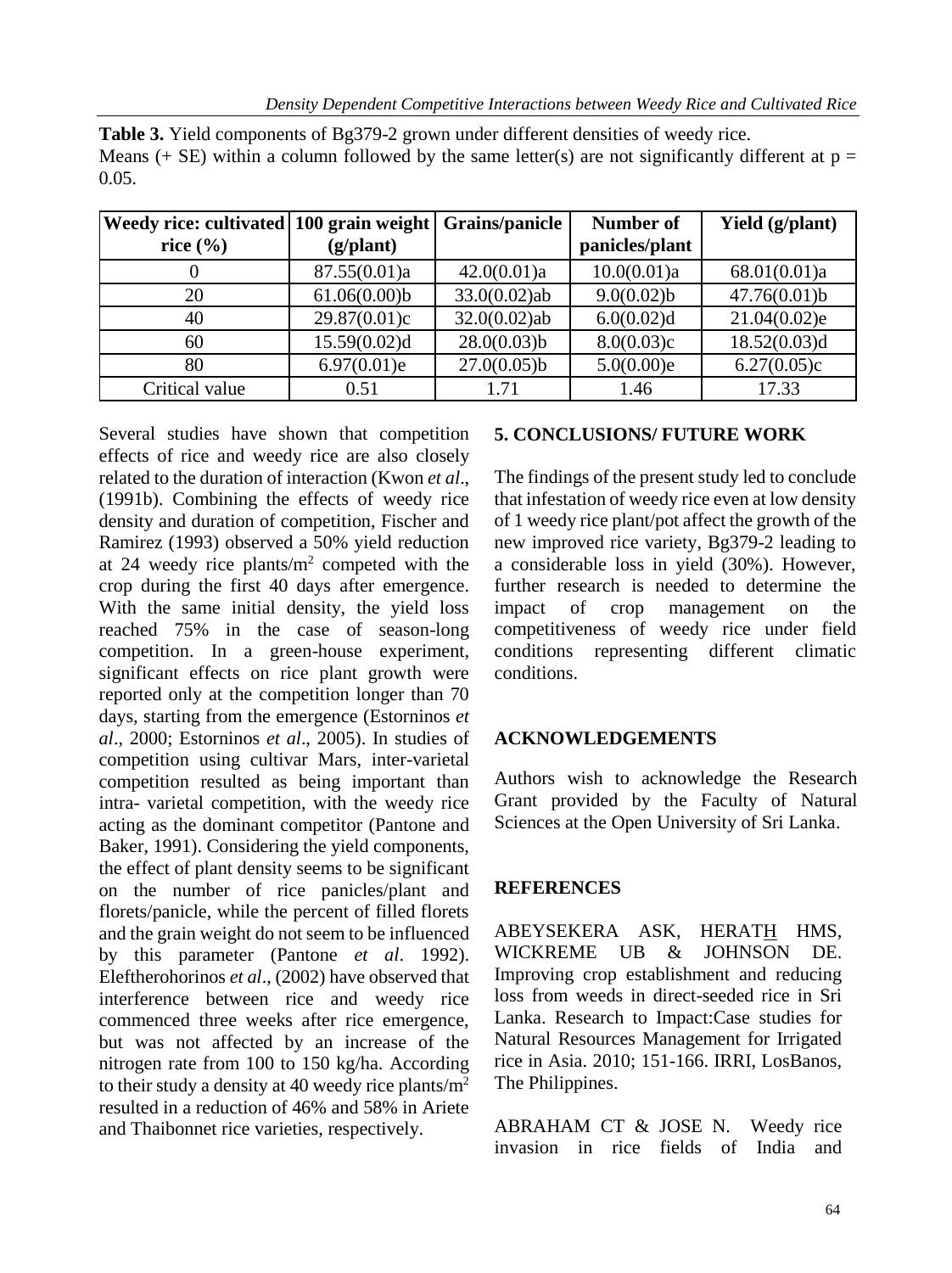management options. Journal of Crop and Weed. 2014; 10(2):365-374.

ABUD JK. Efeitos competitivos do arrozvermelhonos components do rendimento e rendimentodegraosencascana cultivar de arroz BR-IGRA 412. LavouraArrozeira. 1989; 42: 11-12.

AZMI M & KARIM R. Weedy Rice-Biology, Ecology and Management. MARDI Publications. (2008).

BALTAZAR AM & JANIYA JD. Weedy Rice in the Philippines. Wild and Weedy Rice in Rice Ecosystems in Asia a Review. (eds B.B.) Baki, D.V. Chin and M. Mortimer. 2000; 75–76. Limited Proceedings No. 2, Los Banos, Philippines: International Rice Research Institute.

CHAUHAN BS & JOHNSON DE. The role of seed ecology in improving weed management strategies in the tropics Advances in Agronomy. 2010a; 105: 221-262.

CHAUHAN BS & JOHNSON DE. Weedy rice (Oryza sativa L.). I. Grain characteristics and growth response to competition of weedy rice variants of five Asian countries Weed Science. 2010b; 58: 374-380.

CHAUHAN BS. Weedy rice (Oryza sativa). II. Response of weedy rice to seed burial and flooding depth. Weed Science. 2012a; 60: 385-388.

CHAUHAN BS. Weed Ecology and Weed Management Strategies for Dry-Seeded Rice in Asia. Weed Technology. 2012b; 26: 1-13.

CHAUHAN BS. Effect of weedy rice variants and weedy rice density on growth and yield of two rice cultivars in the Philippines. Canadian Journal of Plant Protection1. 2013; 28-34

DELOUCHE JC, BURGOS NR, GEALY DR, ZORILLA-SAN MG, LABRADA R, LARINDE M & ROSELL C. Weedy Rices: Origin, Biology, Ecology and Control. FAO Plant Production and Protection Paper, FAO, Rome, Italy. 2007.

ELEFHTEROHORINOS IG, DHIMA KV & VASILAKOGLOU IB. Interference of red rice in rice grown in Greece. Weed Science. 2002; 50: 167-172.

ESTORNINOS LE Jr, GEALY DR & TALBERT RE. Interference between red rice and rice in a replacement series studies. Research Series Arkansas Agricultural Experiment Station. 2000; 463-46.

ESTORNINOS LE Jr, GEALY DR, TALBERT RE, McCLELL REMR. Rice and red rice interference. II. Rice response to population densities of three red rice (Oryza sativa) ecotypes. WeedScience. 2005; 53:683– 689.

FERRERO A, VIDOTTO F, BALSARI P & AIROLDI G. Mechanical and chemical control of red rice (*Oryza sativa L. var. sylvatica*) in rice (*Oryza sativa L*.) per-planting. Crop Protect. 1999; 18: 245–251.

FISCHER AJ & RAMIREZ A. Red rice (*Oryza sativa*): competition studies for management decisions. International Journal of Pest Management. 1993; 39: 133-138.

GEALY DR, TAI TH & SNELLER CH. Identification of red rice, rice, and hybrid populations using microsatellite markers. Weed Sci. 1993; 50:333–339.

HE Z, JIANG X, RATNASEKERA D, GRASSI F, PERERA U & LU B-R. Seed mediated gene flow promotes within- population genetic variation of weedy rice: implication for weed management. PLOS One. 2014; 9(12): e112778.